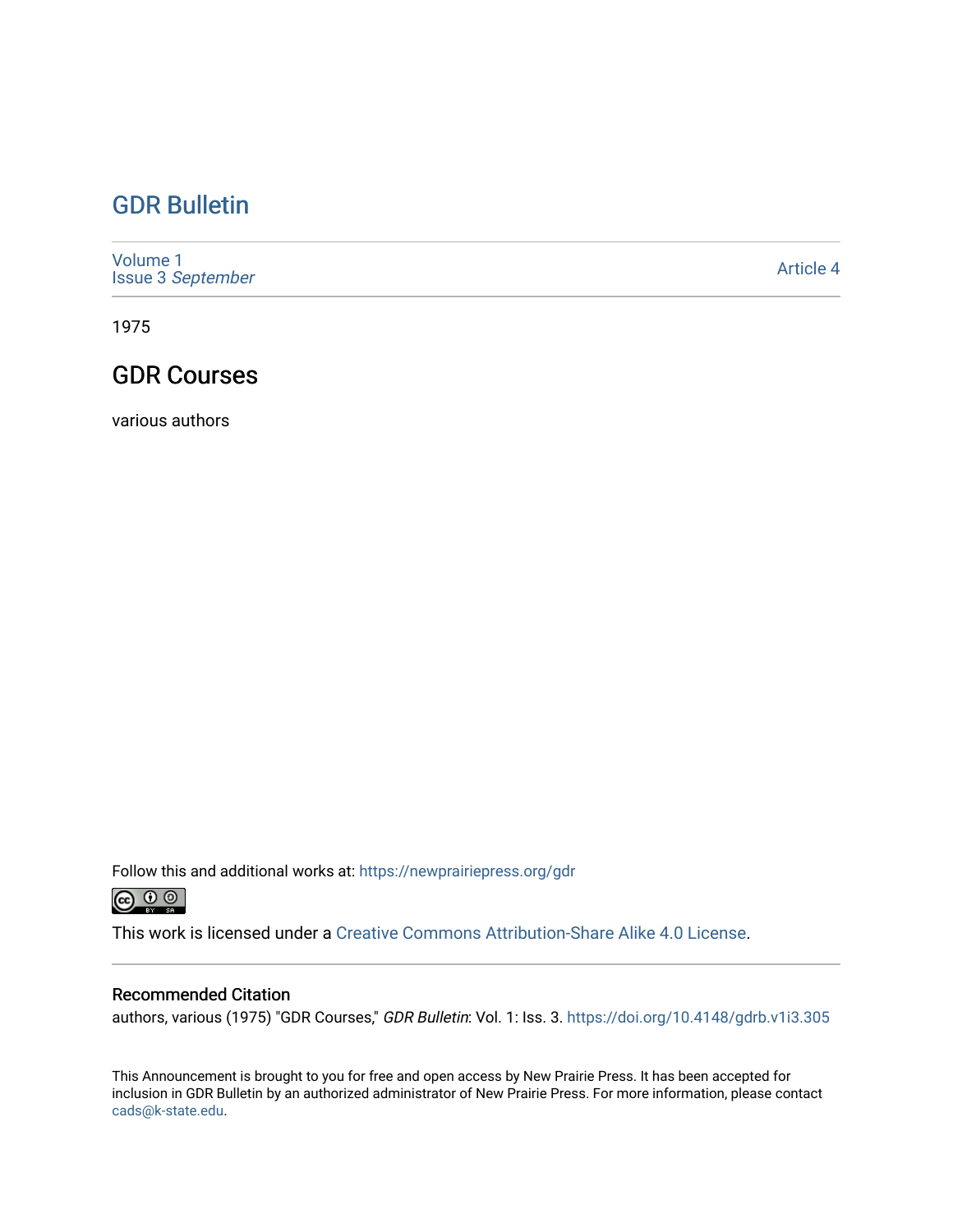# **VISITING LECTURERS GDR COURSES**

### WITHCLD TULASIEWICZ

Professor Withold Tulasiewicz, Lecturer and chief examiner in German at Cambridge University, will be available for lectures in this country in late November and December, 1975. Professor Tulasiewicz has published many studies on literature of the GDR and is also well-known as a medievalist. Persons interested in inviting him should write directly to him, 32 Halifax Road, Cambridge, England or to Frofessor Marion E. Wiley, Department of Languages and Literature, University of Delaware, Newark, Del. 19711.

In the first issue, it was suggested that this section should serve as much more than a mere catalog of GDR courses, past and present. It can be a forum for exchange between those with experience in the pedagogy and content of such courses and those who contemplate offering a GDR-course. To this end, the entries in this issues are less uniform than those in the original issue in order to communicate bibliographical tips and requests for information. It is hoped that Robert Schulz' comments will be the beginning of a lively debate in this column on the nature of GDR courses. Your responses are invited!

## **\*\*\*\*\*\*\*\*\*\*\*\*\*\* \***  COURSES TAUGHT

### "A Cultural Analysis of the GDR" (Summer, 1975, Seminar for teachers of German); "Literature of the GDR" (Fall, 1975, graduate course and undergraduate honors course), Frank Hirschbach, Department of German, 219 Folwell Hall, University of Minnesota, Minneapolis, Minn., 55455.

"Women in Contemporary German Literature" (Summer seminar, 1975), Christiane E. Keck, Department of Foreign Languages and Literatures, Stanley Coulter Hall, Purdue University, West Lafayette, Ind., 47907. Included Christa Wolf, Anna Seghers, Gariele Wohmann and Ingeborg Bachmann.

"Contemporary Germany East and West: Literature in the Social and Political Context" (Fall, 1975), Valerie Greenberg, Department of Germanic Languages and Literature, Duke University, Durham, North Carolina, 27706.

"The Socialist World View in the GDR" (Fall, 1975). Alan Weiss, John Abbott College, 16821 Hymus Blvd., Kirkland, P.Q., Canada. (Involves students' developing position papers on various political and cultural topics; ties in with planned summer  $1976$  trip to the GDR).

### COURSES PLANNED

"Literature of the GDR" (Spring,  $1976$ ), Tony Niesz, Department of Germanic Languages, 101 W.L. Harkness Hall, Yale University, New Haven, Conn. 06520

#### **\*\*\*\*\*\*\*\*\*\*\*\*\*\*\*\* \***

### HEINER MULLER

The dramatist Heiner Müller will be visiting professor of German this semester at the University of Texas, Austin. He is willing to accept invitations for lectures and discussions at colleges and universities and has expressed interest in contact with non-Germanists, too. Persons wishing to extend such invitations should write to him at the Department of Germanic Languages, University of Texas at Austin, Austin, Texas, 78712.

It is expected that he will participate in discussions at the SCMLA and MLA meetings (see p. 2 ) and at the Wisconsin Workshop, at the University of Wisconsin, Madison, Nov. 21-22, 1975- Plans are being made for English-language productions of some of his major plays in conjunction with his appearance at several places. More details on this should be available in the next Bulletin when arrangements are finalized .

**\*\*\*\*\*\*\*\*\*\*\*\*\*\* \*** 

#### STEPHAN HERMLIN

The visit of Stephan Hermlin to the University of Cincinnati, which was announced in the last issue of the Bulletin, has been cancelled.